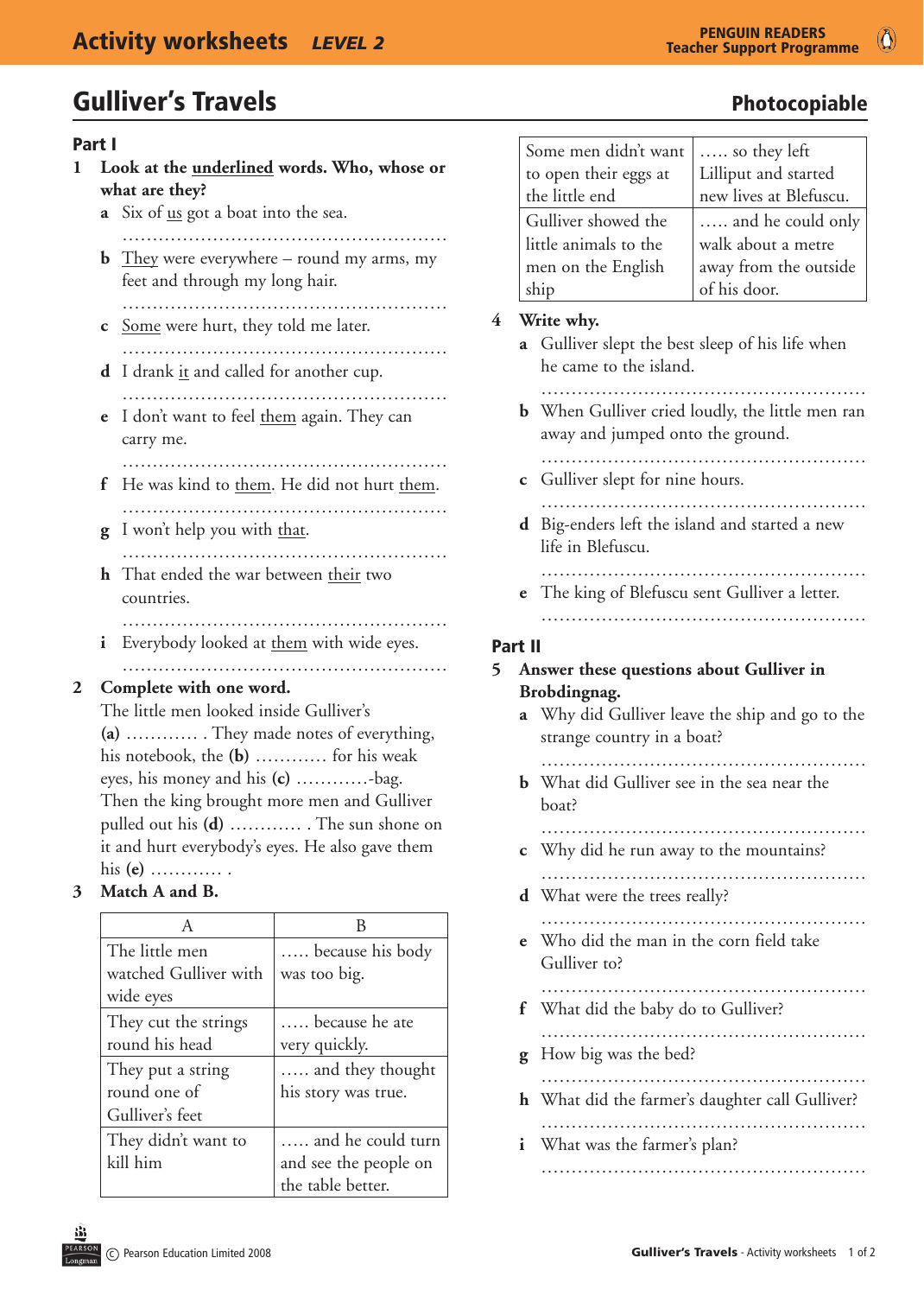# Gulliver's Travels **Exercise Exercise Exercise Security** Photocopiable

| 6               |                     | What happened first? Put the sentences in             |  |
|-----------------|---------------------|-------------------------------------------------------|--|
|                 |                     | order, number them 1-12.                              |  |
|                 |                     | <b>a</b> A boy carried Gulliver's box to the sea.     |  |
|                 |                     | <b>b</b> A great seabird picked up Gulliver's box     |  |
|                 |                     | and carried it away.                                  |  |
|                 | $\mathbf c$         | Glumdalclinch shut the windows and                    |  |
|                 |                     | door of Gulliver's box.                               |  |
|                 |                     | <b>d</b> Gulliver heard a loud noise and someone      |  |
|                 |                     | pulled his box out of the water.                      |  |
|                 | e                   | Gulliver showed the men the things in                 |  |
|                 |                     | his box.                                              |  |
|                 | f                   | Gulliver travelled home to his family.                |  |
|                 |                     | <b>g</b> Gulliver travelled with the king and queen   |  |
|                 |                     | to the towns and cities in the south.                 |  |
|                 |                     | <b>h</b> Gulliver went to sleep.                      |  |
|                 | i                   | Gulliver, the king and the queen arrived              |  |
|                 |                     | near the sea.                                         |  |
|                 | i                   | Gulliver's box fell into the sea.                     |  |
|                 |                     | <b>k</b> Someone opened the box.                      |  |
|                 | l                   | The bird fought with another bird over                |  |
|                 |                     | Gulliver's box.                                       |  |
| 7               |                     | Who is who? Choose the right words and                |  |
|                 |                     | complete.                                             |  |
|                 |                     | The farmer The farmer's daughter                      |  |
|                 |                     | The farmer's wife The queen of Brobdingnag            |  |
|                 |                     | The king of Brobdingnag The king's men                |  |
|                 |                     | a  was Gulliver's teacher.                            |  |
|                 | b                   | made a lot of money showing                           |  |
|                 |                     | Gulliver around the country.                          |  |
|                 | с                   | thought Gulliver was a Mistake.                       |  |
|                 |                     | <b>d</b> bought Gulliver from the farmer              |  |
|                 | for a lot of money. |                                                       |  |
|                 | e                   | asked Gulliver questions about                        |  |
|                 |                     | Europe and its people, its laws and ideas, and        |  |
|                 |                     | its rulers.                                           |  |
|                 | f                   | gave Gulliver something to eat and                    |  |
|                 |                     | somewhere to sleep.                                   |  |
| <b>Part III</b> |                     |                                                       |  |
| 8               |                     | Which sentences are wrong about the Yahoos?           |  |
|                 |                     | Correct the wrong ones.                               |  |
|                 | a                   | They have long hair on their heads and                |  |
|                 |                     | bodies. Their hair was different colours.             |  |
|                 |                     | <b>b</b> They live in groups and don't live very near |  |
|                 |                     | the Houyhnhnms.                                       |  |
|                 | С                   | Their front feet are like the hands of a man.         |  |
|                 |                     | <b>d</b> They are not afraid of the Houyhnhnms.       |  |

**e** They can climb trees.

# Teacher Support Programme

 $\bigcirc$ 

|   | f                                                                                                   | They love to wash their hair and to be clean.                                          |  |  |  |
|---|-----------------------------------------------------------------------------------------------------|----------------------------------------------------------------------------------------|--|--|--|
|   | g                                                                                                   | The Houyhnhnms keep the Yahoos because                                                 |  |  |  |
|   |                                                                                                     | they can work very well on the farms.                                                  |  |  |  |
|   | h                                                                                                   | Gulliver is better than a Yahoo because he can<br>think and learn.                     |  |  |  |
|   | i                                                                                                   | Gulliver likes the Yahoos and is happy when                                            |  |  |  |
|   |                                                                                                     | the Houyhnhnms call him a Yahoo.<br><b>h</b> When Yahoos fight, they hurt other Yahoos |  |  |  |
|   |                                                                                                     | with their teeth.                                                                      |  |  |  |
| 9 | Complete these sentences.<br>Finding new men in Barbados was a mistake<br>a<br>for Gulliver because |                                                                                        |  |  |  |
|   |                                                                                                     |                                                                                        |  |  |  |
|   |                                                                                                     |                                                                                        |  |  |  |
|   |                                                                                                     | <b>b</b> When Gulliver met the first horse, he put his                                 |  |  |  |
|   |                                                                                                     | hand on its back but                                                                   |  |  |  |
|   |                                                                                                     |                                                                                        |  |  |  |
|   | С                                                                                                   | The grey horse's wife looked at Gulliver in an                                         |  |  |  |
|   |                                                                                                     | unfriendly way because                                                                 |  |  |  |
|   |                                                                                                     |                                                                                        |  |  |  |
|   |                                                                                                     | <b>d</b> They grey horse, his family and his servants                                  |  |  |  |
|   |                                                                                                     | wanted Gulliver to learn their language                                                |  |  |  |
|   |                                                                                                     |                                                                                        |  |  |  |
|   | e                                                                                                   | The Houyhnhnms use the word Yahoo when                                                 |  |  |  |
|   | f                                                                                                   | Gulliver has to leave. He can no longer live in                                        |  |  |  |
|   |                                                                                                     | the grey horse's house so                                                              |  |  |  |
|   |                                                                                                     |                                                                                        |  |  |  |
|   | 10 Who says this? Who to?                                                                           |                                                                                        |  |  |  |
|   | a                                                                                                   | 'Don't come out or we'll kill you.'                                                    |  |  |  |
|   |                                                                                                     |                                                                                        |  |  |  |
|   | b                                                                                                   | 'Your nose is too big.'                                                                |  |  |  |
|   | C                                                                                                   | 'How can you use them in that way?'                                                    |  |  |  |
|   |                                                                                                     |                                                                                        |  |  |  |
|   | d 'The young red-brown horse likes me. He and                                                       |                                                                                        |  |  |  |
|   |                                                                                                     | I can build the boat.'                                                                 |  |  |  |
|   |                                                                                                     |                                                                                        |  |  |  |
|   | e                                                                                                   | 'Why do you have wars?'                                                                |  |  |  |
|   | f                                                                                                   | 'I cannot live with Yahoos!'                                                           |  |  |  |
|   |                                                                                                     |                                                                                        |  |  |  |
|   |                                                                                                     |                                                                                        |  |  |  |
|   | <b>After reading</b>                                                                                |                                                                                        |  |  |  |
|   |                                                                                                     | 11 A time line: Draw a time line. Show ten                                             |  |  |  |

## important things that happened in Gulliver's travels.

EARS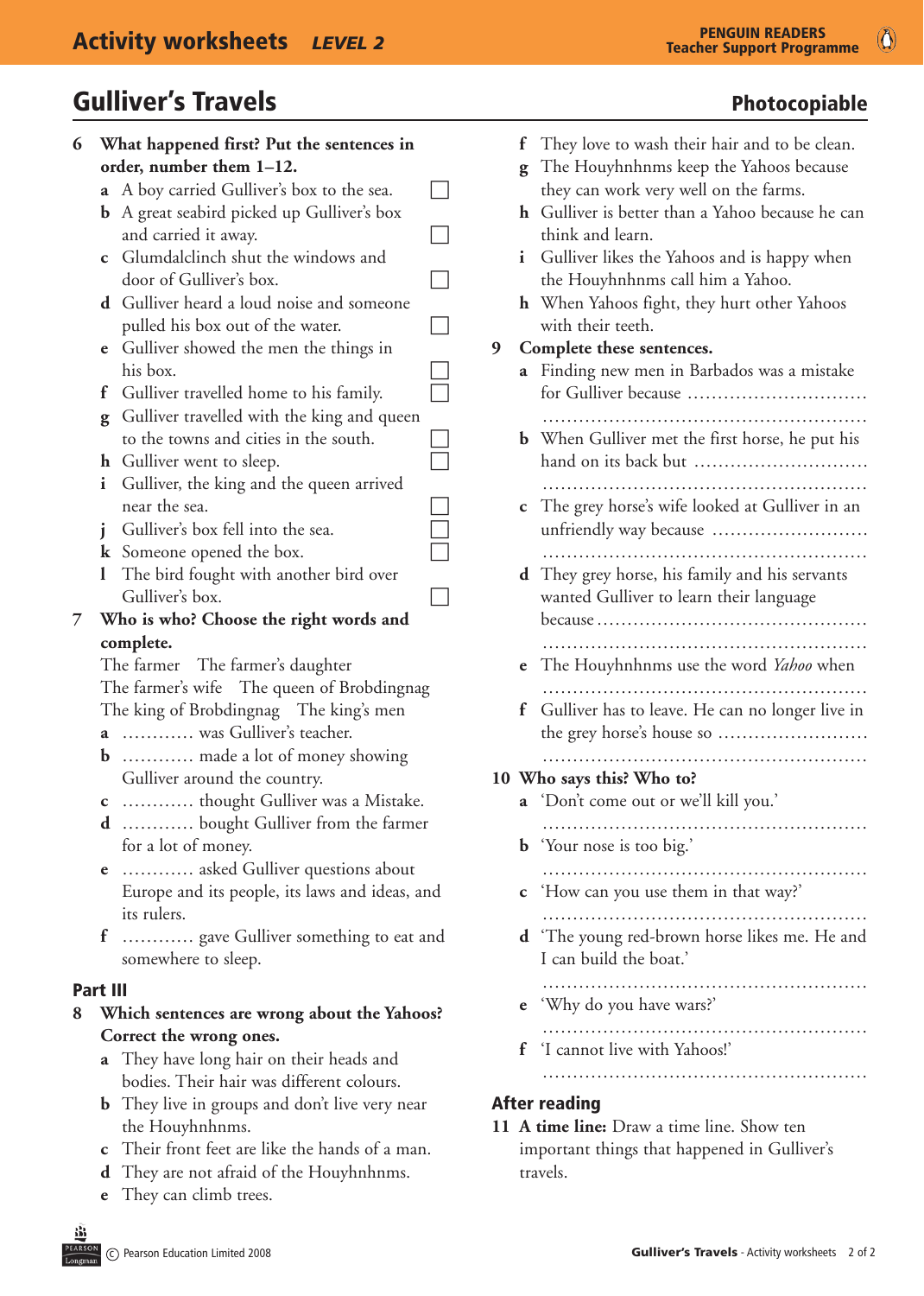# Gulliver's Travels **Exercise Exercise Exercise Security** Photocopiable

#### Part I

- **1 Are these sentences right or wrong? Change the wrong sentences.**
	- **a** The Lilliputians were a little bigger than Gulliver's hands.
		- ……………………………………………………
	- **b** The little men were afraid because Gulliver cried loudly.
		- ……………………………………………………
	- **c** The little men built a wooden table near Gulliver because they wanted to see Gulliver better.
		- …………………………………………………………
	- **d** The Lilliputians were kind to Gulliver. With 600 small beds they made a big bed for him.
		- ……………………………………………………
	- **e** The King of Blefuscu sent Gulliver a letter: he wanted to end war with the Lilliputians. ……………………………………………………

#### **2 Answer the questions.**

- **a** What did the little men teach Gulliver? Why? ……………………………………………………
- **b** What would the king do if Gulliver followed his rules?
- …………………………………………………… **c** What was the war between Lilliput and Blefuscu
- about?

 ……………………………………………………

- **d** What did Gulliver do to help the Lilliputians in their fight against the people from Blefuscu? ……………………………………………………
- **e** How did the king from Blefuscu help Gulliver come back home?

### Part II

### **3 Which one is right?**

**a** Gulliver was looking for clean water. When he went back to the boat …..

 ……………………………………………………

- **1)** it was on the sea, but there was no one in it.
- **2)** it was on the sea, but it moved very fast through the water.
- **3**) it was on the sea and the men moved it slowly away from the land.
- **b** When the big man looked down at Gulliver in the corn field …..
	- **1)** Gulliver thought the man would hurt him.
	- **2)** Gulliver remembered how he looked at small animals.
	- **3)** Gulliver was afraid the man would kill him.
- 
- **c** When the head man of a village visited the farmer, the farmer's daughter felt very unhappy because …..
	- **1)** the farmer had a plan: he was going to show Gulliver around the country and make a lot of money.
	- **2)** the head man had a plan: he was going to show Gulliver around the country and make a lot of money.
	- **3)** the farmer and the head man had a plan: the farmer was going to show Gulliver and make a lot of money.
- **d** The king's men thought Gulliver was a thing because …..
	- **1)** Gulliver was very small.
	- **2)** Gulliver was smaller than the smallest person in the world.
	- **3)** Gulliver did not speak their language.

#### **4 Five things are wrong. Find them and write the right sentences.**

 The queen was interested in Europe, so Gulliver spoke about England's wars, its poor families, the fights between their churchmen, their rulers and Parliament. Gulliver also said that his country was really four great countries under one great ruler. The king was also interested in the people who made houses. He did not understand how the men in the House of Lords did their work for no money.

#### Part III

#### **5 What happened first? Put the sentences in order, 1–5.**

- **a** The horse didn't want Gulliver to leave but did as the Houyhnhnms at the Meeting said.  $\Box$
- **b** So Gulliver asks a servant to help him build a boat from wood. After two months he was ready to go home.  $\Box$
- **c** Gulliver had to leave their land because the Houyhnhnms were afraid. Gulliver was strong and they thought 'He will help the Yahoos when they fight us.'
- **d** The grey horse went to the meeting with the heads of the other families but when he came back, he was not very happy.  $\Box$
- **e** The Houyhnhnms have a very important meeting every four years to talk about the countries' important problems. There is a meeting soon.  $\Box$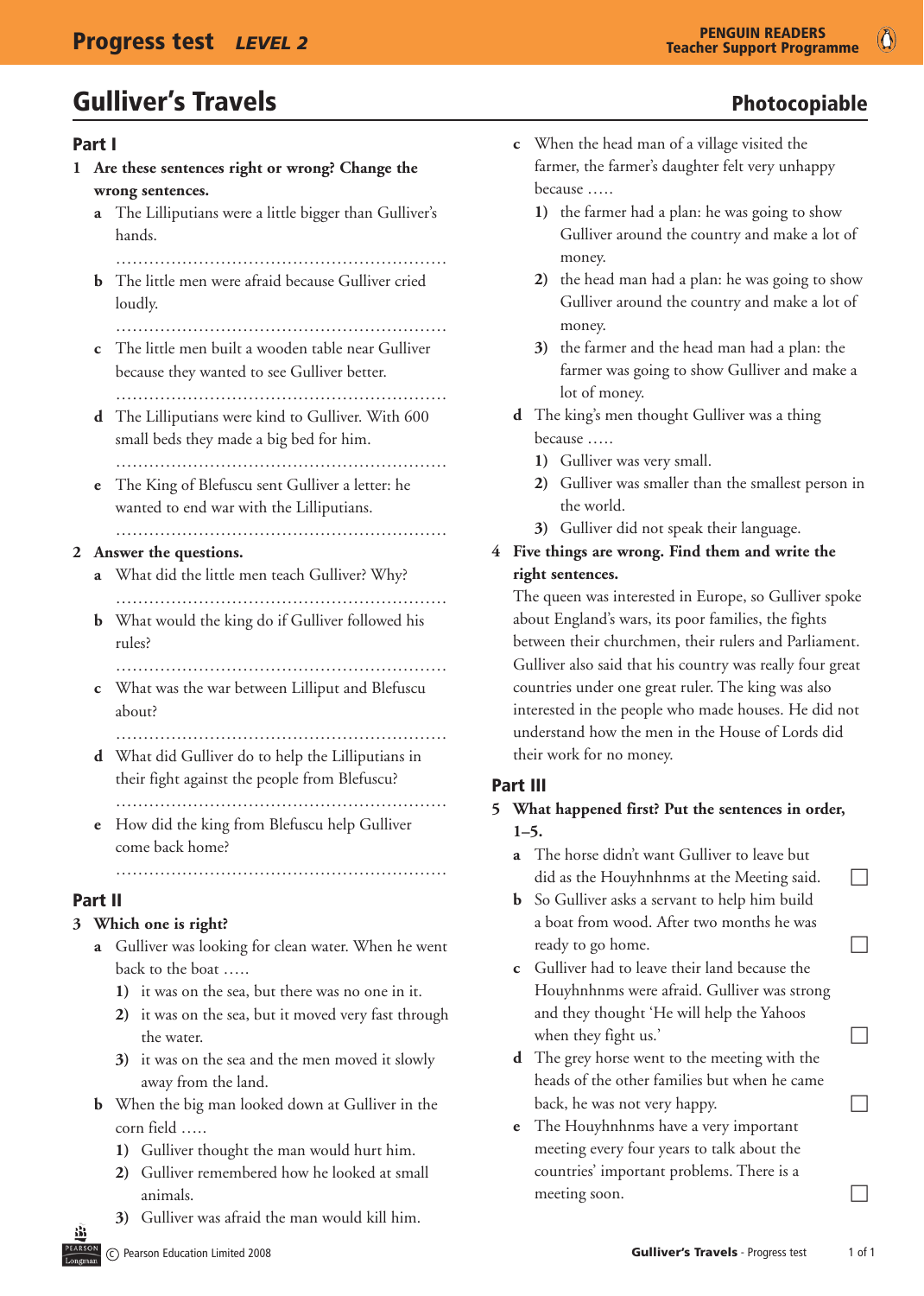# Gulliver's Travels

#### Book key

- **1 a**  They are very small.
	- **b** Open answers
- **2 a**  No, they aren't.
	- **b** Our ideas and our lives.
	- **c**  Dublin, Ireland.
	- **d**  The English in Ireland.
	- **e**  In 1726.
- **3 a**  king, queen, ruler, servant
	- **b** arrow, sword
	- **c**  farm, island
- **4 a** 3 **b** 5 **c** 10 **d** 1 **e** 8 **f** 2 **g** 6 **h** 9 **i** 4 **j** 7
- **5 a** There are thousands of strings across his body.
	- **b** He doesn't want arrows to hit his eyes.
	- **c**  Gulliver eats a lot of food very quickly.
	- **d** There was something in his food.
	- **e** The six men tried to hurt him.
	- **f** He says that he will follow the king's rules.
	- **g** They cut their eggs at different ends.
	- **h** The king wants to kill the people of Blefuscu. Gulliver will not help him.
	- **i** It is dangerous for him. The king's men plan to kill him.
	- **j** He wants to bring a boat back to the beach.
- **6 a** Gulliver stays there in Lilliput.
	- **b** Gulliver eats food for 1,728 people.
	- **c**  He tells Gulliver about the war.
	- **d** The war starts because the two countries cut their eggs at different ends.
	- **e** Gulliver wants to show them to people in his country. Five of the animals also make him rich.
- **7–8** Open answers
- **9 a** corn **b** cries **c** rats **d** daughter **e** sells **f** week **g** stupid **h** bad **i** worse **j** sky
- 10 **a** The big man in the corn./The farmer.
	- **b** The noise when the farmer speaks.
	- **c**  The cat.
	- **d**  A rat.
	- **e**  Glumdalclitch.
	- **f** An animal in Brobdingnag under two metres long.
	- **g**  Her father wants to show Gulliver to the people in the town for money.
	- **h** Life with the king, queen and Glumdalclitch.
	- **i** A ball from the biggest gun.
	- **j** A tooth from one of the king's servants, and other things.
- **11 a** Glumdalclitch is talking about her father and the head man of the village.
	- **b** The farmer is talking about Gulliver.
	- **c**  Gulliver is talking about Glumdalclitch.
	- **d** The king's men are talking about Gulliver. (He is not an animal or a person).
	- **e** Gulliver is talking about a place in the House of Lords (in the UK Parliament).
	- **f** Gulliver is talking about people in the House of Commons (in the UK Parliament).
	- **g** The king is talking about guns and gunpowder.
	- **h** A man on the ship is talking about the servant's tooth.
- 12 **a** He thinks that the people in Parliament don't work for the people.

 He can't understand wars because they cost a lot of money.

He doesn't like guns because they hurt people.

- **b** The people in Brobdingnag and Gulliver's people think and do the same things. He thinks that little people are stupid. So the people in Brobdingnag are stupid too.
- **c**  Possible answers: Life without war is possible. Clever people do not always do good things. People aren't really different.
- **13–14** Open answers
- **15 a** No **b** Yes **c** No **d** No **e** No **f** No
	- **g** Yes **h** Yes **i** No **j** Yes
- 16 **a** No. Yahoos are dirty, ugly animals.
	- **b** Yes. His nose is very big.
	- **c**  Yes. He is cleverer than other Yahoos.
	- **d** Yes. There is no word for this in their language.
	- **e**  Yes. Horses in England work hard and people sit on their backs.
	- **f**  Yes. There are no wars in their country.
	- **g**  No. Yahoos do this.
	- **h** No. Houyhnhnms sing songs after important games.
	- **i** Yes. Houyhnhnms love everybody, not only people in their family.
- **17 a** ... he wants to find more men.
	- **b** ... they are afraid of Houyhnhnms.
	- **c**  … he doesn't like hands on his back.
	- **d**  … she doesn't like Yahoos.
	- **e**  … it is too dry for him.
	- **f**  … the Houyhnhnm calls him a Yahoo.
	- **g**  … people in England sit on horses.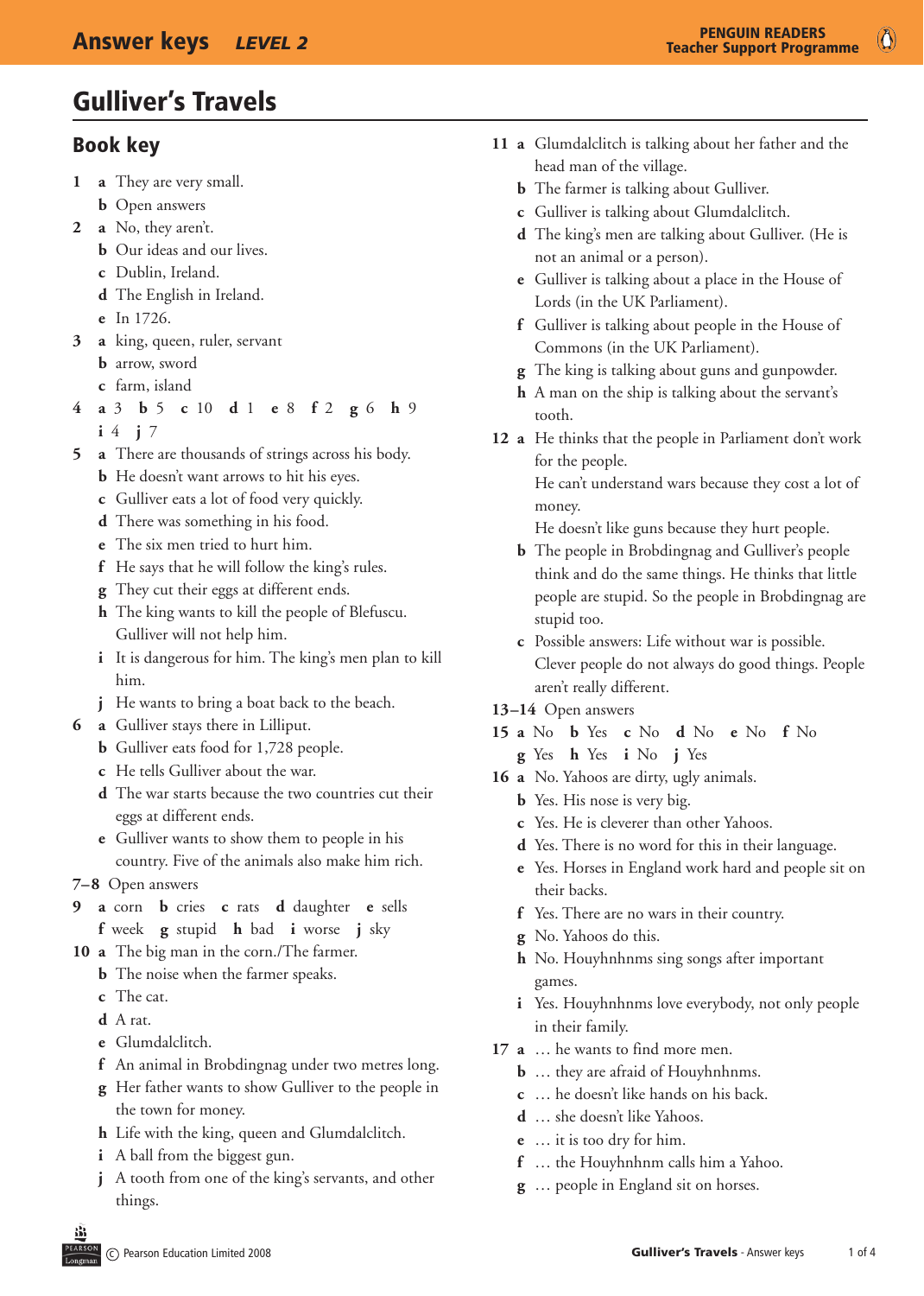$\bullet$ 

# Gulliver's Travels

- **h** ... he is clean.
- **i** ... they have to talk about the country's important problems.
- **j** ... the other Houyhnhnms are afraid of him. (He is clever and perhaps he will help the other Yahoos.)

**18–27** Open answers

#### Discussion activities key

#### **1–5** Open answers

**6** Possible answers:

(p. 1) Gulliver fell into the water. He was weak and the wind and the water carried him away from the other men on the boat.

(p. 3) Gulliver didn't want the little men to hurt him. They were attacking him with arrows.

(p. 6) The king wanted to meet Gulliver but they were going to carry him. They didn't want to untie the strings. They were afraid of Gulliver.

(p. 6) The men thought that Gulliver was very dangerous.

(p. 10) Reldresal wanted to speak to Gulliver and he wanted to be nearer Gulliver.

(p. 12) The king wanted Gulliver to help him kill the Big-enders. Gulliver thought that was wrong.

- **7–8** Open answer
- **9** Possible answer: The little men were afraid of Gulliver. They thought that if they untied the strings, Gulliver would attack them. They thought he was dangerous.
- **10–13** Open answers
- **14** Possible answers:

The big man in the corn field carried him to the farmer in the bottom of his coat.

The farmer carried Gulliver carefully to his house. The farmer's wife cut up some bread and meat for Gulliver. Then she took him to her room and put him on her bed.

The farmer's daughter let him sleep in her doll's house and taught him their language.

- **15–16** Open answers
- **17**  Possible answer: Members of Parliament do not learn about laws when they are young but when they start work at Parliament. When they are young they learn to kill animals and they learn to fight.
- **18**  Open answer
- **19** For information about Barbados, visit the BBC website at http://news.bbc.co.uk/2/hi/americas/ country\_profiles/1154116.stm
- **20**  Open answers
- **21** Possible answers:

Rulers in England:

William III (with Mary II, sister of James II, until 1694) (1689–1702) – invited to become king by Parliament. English Bill of Rights (1689) expands civil liberties.

Anne (1702–1714) – sister of James II, last of the Stuart Dynasty.

George I (1714–1727) – Hanover Dynasty. A German unable to speak English, he turns over an increasing number of responsibilities to Parliament.

George II (1727–1760)

Major developments to mention

1600s–1700s Scientific Revolution begins; scientific method is developed. Galileo proves solar-centred universe; Isaac Newton studies gravity; William Harvey studies human circulation; microscope is invented.

**1689** After the 'Glorious Revolution' of 1688, English Parliament passes the Declaration of Rights, making Parliament stronger and protecting the rights of the people.

**1700s** 'Age of Enlightenment' in Europe: thinkers question the authority of religion, believe that reason and science can solve human problems.

 **c. 1760** James Watt (England) works on perfecting the steam engine. Industrial Revolution begins in England. The country rapidly changes from mostly agricultural to mostly manufacturing.

1763 End of the Seven Years' War between England and France. Canada becomes a colony of Britain and Nouvelle-France ends.

**1770** Captain James Cook claims all of eastern Australia for England and maps the Australian coast. **22–25** Open answers

### Activity worksheets key

- **1 a** Gulliver and five other men on the Antelope.
	- **b** Strings
	- **c** Little men from Lilliput
	- **d** Milk
	- **e** Arrows
	- **f** The little men who tried to kill Gulliver with their arrows.
	- **g** Killing the men from Blefuscu, the Bigenders, becoming the king of the world.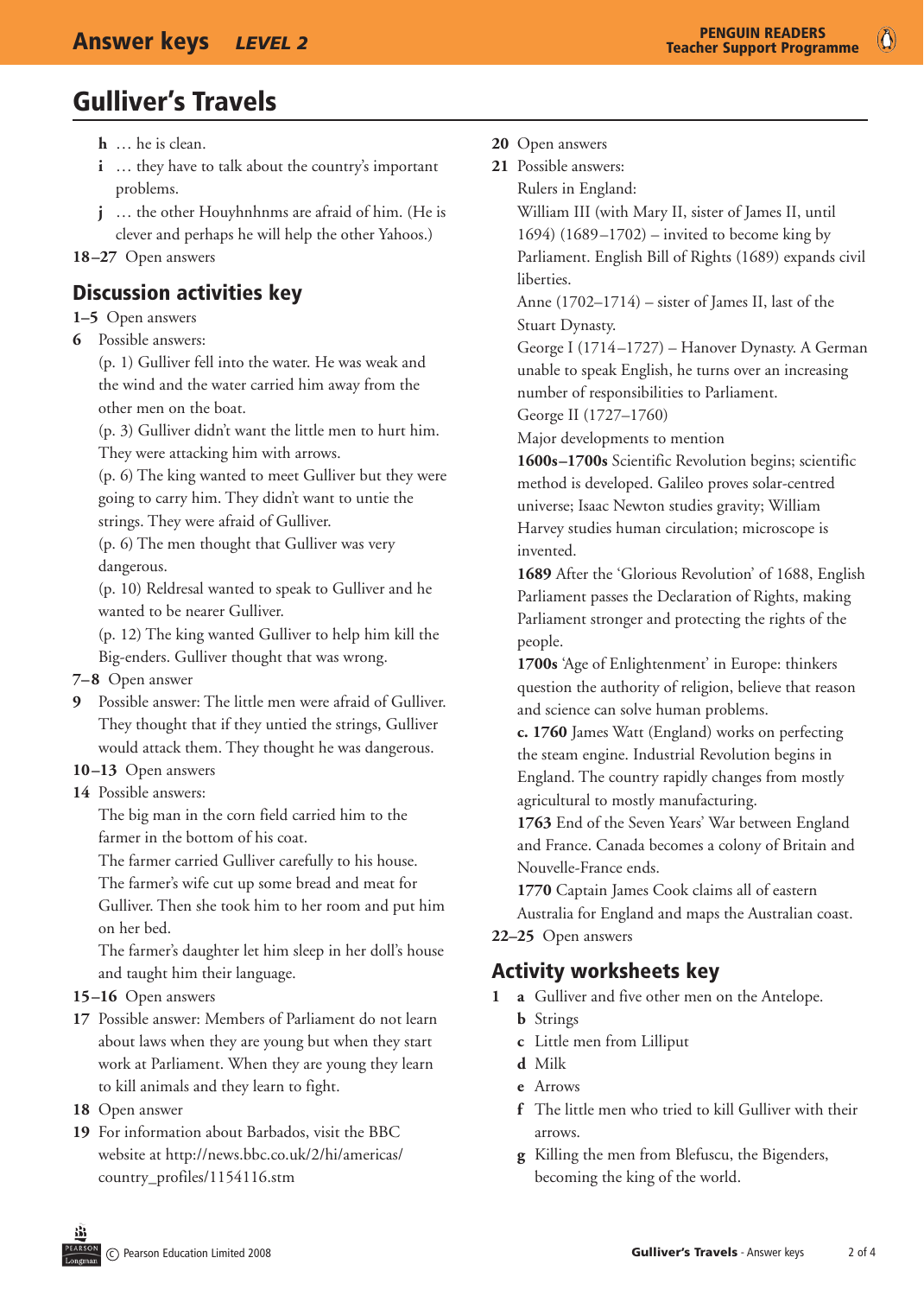$\bullet$ 

# Gulliver's Travels

**3**

- **h** The Big-enders' and Little-enders'. [The countries of ] the men who wrote their names on a paper.
- *i* The little animals from Lilliput.
- **2 a** clothes **b** glasses **c** money **d** sword **e** guns

| The little men watched     | because he ate very       |
|----------------------------|---------------------------|
| Gulliver with wide eyes    | quickly.                  |
| They cut the strings       | and he could turn         |
| round his head             | and see the people on the |
|                            | table better.             |
| They put a string round    | and he could only         |
| one of Gulliver's feet     | walk about a metre away   |
|                            | from the outside of his   |
|                            | door.                     |
| They didn't want to kill   | because his body was      |
| him                        | too big.                  |
| Some men didn't want       | so they left Lilliput     |
| to open their eggs at the  | and started new lives at  |
| little end                 | Blefuscu.                 |
| Gulliver showed the little | and they thought his      |
| animals to the men on      | story was true.           |
| the English ship           |                           |

- **4 a** Gulliver was very tired.
	- **b** The little men were afraid of Gulliver.
	- **c** There was something in Gulliver's food. This made him sleep a lot.
	- **d** Big-enders were angry with the king because he made a new law: they had to open their eggs at the little end. So Big-enders left Lilliput.
	- **e** He wanted Gulliver to visit Blefuscu.
- **5 a** Because they had no food and no clean water on the ship.
	- **b** (He saw) a very big man.
	- **c** He was afraid for his life.
	- **d** It was corn.
	- **e** (He took Gulliver) to his family.
	- **f** (The baby) played with Gulliver.
	- **g** Nearly 20 metres wide and about 8 metres from the floor.
	- **h** Grildrig (a very small man)
	- **i** The farmer would show Gulliver round the country and make a lot of money.
- **6 a** 3 **b** 6 **c** 4 **d** 9 **e** 11 **f** 12 **g** 1 **h** 5 **i** 2 **j** 8 **k** 10 **l** 7
- **7 a** The farmer's daughter
	- **b** The farmer
	- **c** The king's men
	- **d** The queen of Brobdingnag
	- **e** The king of Brobdingnag
	- **f** The farmer's wife
- **8 a** Right
	- **b** Right
	- **c** Right
	- **d** Wrong. They are afraid of the Houyhnhnms.
	- **e** Right
	- **f** Wrong. They are dirty.
	- **g** Wrong. They don't work well on the farms.
	- **h** Right
	- *i* Wrong. Gulliver hates the Yahoos.
	- **j** Right
- **9 a** Finding new men in Barbados was a mistake for Gulliver because they took his ship, put him in a small room and tied him to his bed.
	- **b** When Gulliver met the first horse, he put his hand on its back but the horse did not like it and pulled away from Gulliver's hand.
	- **c** The grey horse's wife looked at Gulliver in an unfriendly way because she thought he was a Yahoo.
	- **d** They grey horse, his family and his servants wanted Gulliver to learn their language because they wanted to know about him / they wanted to answer a question: can he think?
	- **e** The Houyhnhnms use the word *Yahoo* when something is bad / they hate something.
	- **f** Gulliver has to leave. He can no longer live in the grey horse's house so he made a boat from wood and left after two months.
- **10 a** The men from Barbados to Gulliver.
	- **b** The grey horse to Gulliver.
	- **c** The grey horse to Gulliver.
	- **d** Gulliver to his owner.
	- **e** Gulliver's owner to Gulliver.
	- **f** Gulliver to the men on the ship.
- 11 Open answers

#### Progress test key

- **1 a**  Wrong. The Lilliputians were smaller than Gulliver's hands.
	- **b** Right
	- **c** Wrong. The little men built a wooden table because they wanted to talk to Gulliver.
	- **d** Right